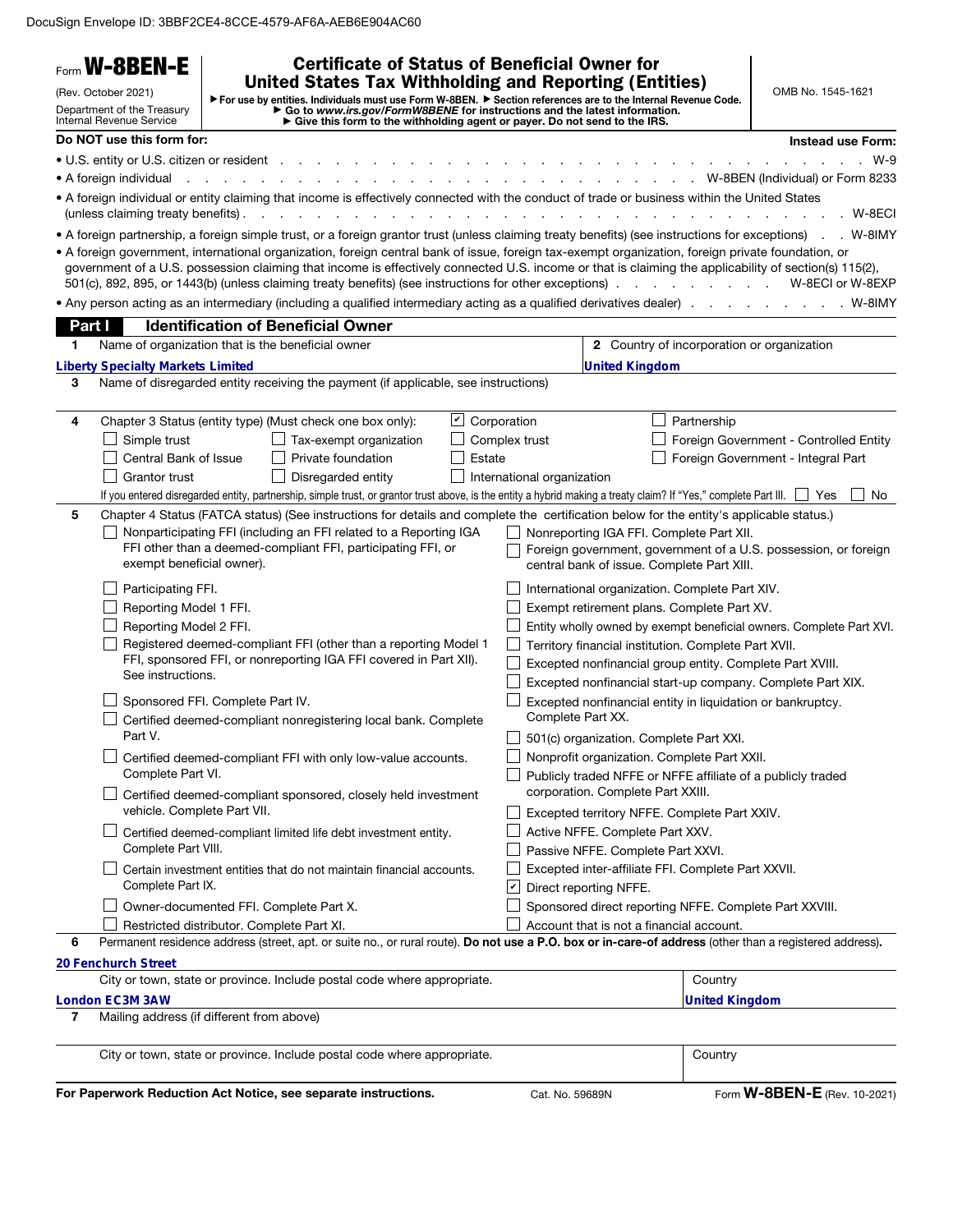|    | Form W-8BEN-E (Rev. 10-2021)<br>Page 2<br>Identification of Beneficial Owner (continued)<br>Part I                                                                                                                                                                                                                                                                                                                                       |  |  |  |  |  |
|----|------------------------------------------------------------------------------------------------------------------------------------------------------------------------------------------------------------------------------------------------------------------------------------------------------------------------------------------------------------------------------------------------------------------------------------------|--|--|--|--|--|
| 8  | U.S. taxpayer identification number (TIN), if required                                                                                                                                                                                                                                                                                                                                                                                   |  |  |  |  |  |
|    |                                                                                                                                                                                                                                                                                                                                                                                                                                          |  |  |  |  |  |
| 9а | Foreign TIN<br>GIIN<br>b<br>Check if FTIN not legally required.<br>$\mathbf{r}$ and $\mathbf{r}$ and $\mathbf{r}$<br>▶□<br>c                                                                                                                                                                                                                                                                                                             |  |  |  |  |  |
|    | DXUFSH.99999.SL.826<br>834 25793 25180                                                                                                                                                                                                                                                                                                                                                                                                   |  |  |  |  |  |
| 10 | Reference number(s) (see instructions)                                                                                                                                                                                                                                                                                                                                                                                                   |  |  |  |  |  |
|    | Note: Please complete remainder of the form including signing the form in Part XXX.                                                                                                                                                                                                                                                                                                                                                      |  |  |  |  |  |
|    |                                                                                                                                                                                                                                                                                                                                                                                                                                          |  |  |  |  |  |
|    | Disregarded Entity or Branch Receiving Payment. (Complete only if a disregarded entity with a GIIN or a<br>Part II<br>branch of an FFI in a country other than the FFI's country of residence. See instructions.)                                                                                                                                                                                                                        |  |  |  |  |  |
| 11 | Chapter 4 Status (FATCA status) of disregarded entity or branch receiving payment                                                                                                                                                                                                                                                                                                                                                        |  |  |  |  |  |
|    | Branch treated as nonparticipating FFI.<br>Reporting Model 1 FFI.<br>U.S. Branch.                                                                                                                                                                                                                                                                                                                                                        |  |  |  |  |  |
| 12 | Reporting Model 2 FFI.<br>Participating FFI.<br>Address of disregarded entity or branch (street, apt. or suite no., or rural route). Do not use a P.O. box or in-care-of address (other than a                                                                                                                                                                                                                                           |  |  |  |  |  |
|    | registered address).                                                                                                                                                                                                                                                                                                                                                                                                                     |  |  |  |  |  |
|    | City or town, state or province. Include postal code where appropriate.                                                                                                                                                                                                                                                                                                                                                                  |  |  |  |  |  |
|    | Country                                                                                                                                                                                                                                                                                                                                                                                                                                  |  |  |  |  |  |
| 13 | GIIN (if any)                                                                                                                                                                                                                                                                                                                                                                                                                            |  |  |  |  |  |
|    | Claim of Tax Treaty Benefits (if applicable). (For chapter 3 purposes only.)<br>Part III                                                                                                                                                                                                                                                                                                                                                 |  |  |  |  |  |
| 14 | I certify that (check all that apply):                                                                                                                                                                                                                                                                                                                                                                                                   |  |  |  |  |  |
| a  | The beneficial owner is a resident of<br>within the meaning of the income tax                                                                                                                                                                                                                                                                                                                                                            |  |  |  |  |  |
|    | treaty between the United States and that country.                                                                                                                                                                                                                                                                                                                                                                                       |  |  |  |  |  |
| b  | The beneficial owner derives the item (or items) of income for which the treaty benefits are claimed, and, if applicable, meets the<br>requirements of the treaty provision dealing with limitation on benefits. The following are types of limitation on benefits provisions that may<br>be included in an applicable tax treaty (check only one; see instructions):                                                                    |  |  |  |  |  |
|    | Government<br>Company that meets the ownership and base erosion test                                                                                                                                                                                                                                                                                                                                                                     |  |  |  |  |  |
|    | Company that meets the derivative benefits test<br>Tax-exempt pension trust or pension fund                                                                                                                                                                                                                                                                                                                                              |  |  |  |  |  |
|    | Other tax-exempt organization<br>Company with an item of income that meets active trade or business test                                                                                                                                                                                                                                                                                                                                 |  |  |  |  |  |
|    | Publicly traded corporation<br>Favorable discretionary determination by the U.S. competent authority received                                                                                                                                                                                                                                                                                                                            |  |  |  |  |  |
|    | Subsidiary of a publicly traded corporation<br>No LOB article in treaty<br>Other (specify Article and paragraph):                                                                                                                                                                                                                                                                                                                        |  |  |  |  |  |
| c  | $\Box$ The beneficial owner is claiming treaty benefits for U.S. source dividends received from a foreign corporation or interest from a U.S. trade                                                                                                                                                                                                                                                                                      |  |  |  |  |  |
| 15 | or business of a foreign corporation and meets qualified resident status (see instructions).                                                                                                                                                                                                                                                                                                                                             |  |  |  |  |  |
|    | Special rates and conditions (if applicable – see instructions):<br>The beneficial owner is claiming the provisions of Article and paragraph                                                                                                                                                                                                                                                                                             |  |  |  |  |  |
|    | % rate of withholding on (specify type of income):<br>of the treaty identified on line 14a above to claim a                                                                                                                                                                                                                                                                                                                              |  |  |  |  |  |
|    | Explain the additional conditions in the Article the beneficial owner meets to be eligible for the rate of withholding:                                                                                                                                                                                                                                                                                                                  |  |  |  |  |  |
|    |                                                                                                                                                                                                                                                                                                                                                                                                                                          |  |  |  |  |  |
|    |                                                                                                                                                                                                                                                                                                                                                                                                                                          |  |  |  |  |  |
|    | <b>Sponsored FFI</b><br><b>Part IV</b><br><u> 1989 - Johann Stoff, amerikansk politiker (d. 1989)</u>                                                                                                                                                                                                                                                                                                                                    |  |  |  |  |  |
| 16 | Name of sponsoring entity:                                                                                                                                                                                                                                                                                                                                                                                                               |  |  |  |  |  |
| 17 | Check whichever box applies.                                                                                                                                                                                                                                                                                                                                                                                                             |  |  |  |  |  |
|    | $\Box$ I certify that the entity identified in Part I:                                                                                                                                                                                                                                                                                                                                                                                   |  |  |  |  |  |
|    | • Is an investment entity;                                                                                                                                                                                                                                                                                                                                                                                                               |  |  |  |  |  |
|    | • Is not a QI, WP (except to the extent permitted in the withholding foreign partnership agreement), or WT; and                                                                                                                                                                                                                                                                                                                          |  |  |  |  |  |
|    | • Has agreed with the entity identified above (that is not a nonparticipating FFI) to act as the sponsoring entity for this entity.                                                                                                                                                                                                                                                                                                      |  |  |  |  |  |
|    | $\Box$ I certify that the entity identified in Part I:                                                                                                                                                                                                                                                                                                                                                                                   |  |  |  |  |  |
|    | • Is a controlled foreign corporation as defined in section 957(a);<br>• Is not a QI, WP, or WT;                                                                                                                                                                                                                                                                                                                                         |  |  |  |  |  |
|    | • Is wholly owned, directly or indirectly, by the U.S. financial institution identified above that agrees to act as the sponsoring entity for this entity; and                                                                                                                                                                                                                                                                           |  |  |  |  |  |
|    | • Shares a common electronic account system with the sponsoring entity (identified above) that enables the sponsoring entity to identify all<br>account holders and payees of the entity and to access all account and customer information maintained by the entity including, but not limited<br>to, customer identification information, customer documentation, account balance, and all payments made to account holders or payees. |  |  |  |  |  |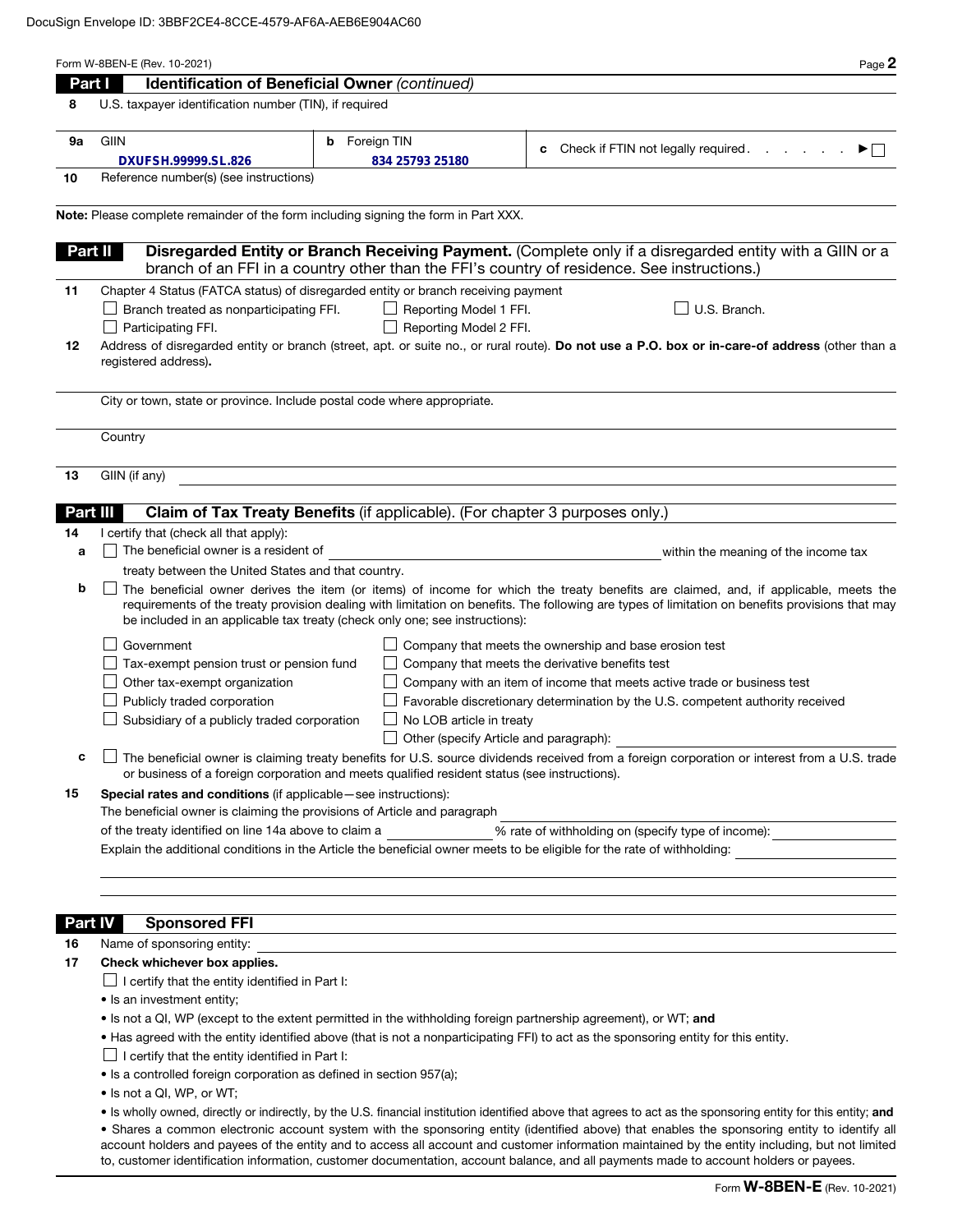## Part V Certified Deemed-Compliant Nonregistering Local Bank

 $18$  I certify that the FFI identified in Part I:

• Operates and is licensed solely as a bank or credit union (or similar cooperative credit organization operated without profit) in its country of incorporation or organization;

• Engages primarily in the business of receiving deposits from and making loans to, with respect to a bank, retail customers unrelated to such bank and, with respect to a credit union or similar cooperative credit organization, members, provided that no member has a greater than 5% interest in such credit union or cooperative credit organization;

• Does not solicit account holders outside its country of organization;

• Has no fixed place of business outside such country (for this purpose, a fixed place of business does not include a location that is not advertised to the public and from which the FFI performs solely administrative support functions);

• Has no more than \$175 million in assets on its balance sheet and, if it is a member of an expanded affiliated group, the group has no more than \$500 million in total assets on its consolidated or combined balance sheets; and

• Does not have any member of its expanded affiliated group that is a foreign financial institution, other than a foreign financial institution that is incorporated or organized in the same country as the FFI identified in Part I and that meets the requirements set forth in this part.

#### Part VI Certified Deemed-Compliant FFI with Only Low-Value Accounts

 $19$  I certify that the FFI identified in Part I:

• Is not engaged primarily in the business of investing, reinvesting, or trading in securities, partnership interests, commodities, notional principal contracts, insurance or annuity contracts, or any interest (including a futures or forward contract or option) in such security, partnership interest, commodity, notional principal contract, insurance contract or annuity contract;

• No financial account maintained by the FFI or any member of its expanded affiliated group, if any, has a balance or value in excess of \$50,000 (as determined after applying applicable account aggregation rules); and

• Neither the FFI nor the entire expanded affiliated group, if any, of the FFI, have more than \$50 million in assets on its consolidated or combined balance sheet as of the end of its most recent accounting year.

## Part VII Certified Deemed-Compliant Sponsored, Closely Held Investment Vehicle

20 Name of sponsoring entity:

- **21**  $\Box$  I certify that the entity identified in Part I:
	- Is an FFI solely because it is an investment entity described in Regulations section 1.1471-5(e)(4);
	- Is not a QI, WP, or WT;

• Will have all of its due diligence, withholding, and reporting responsibilities (determined as if the FFI were a participating FFI) fulfilled by the sponsoring entity identified on line 20; and

• 20 or fewer individuals own all of the debt and equity interests in the entity (disregarding debt interests owned by U.S. financial institutions, participating FFIs, registered deemed-compliant FFIs, and certified deemed-compliant FFIs and equity interests owned by an entity if that entity owns 100% of the equity interests in the FFI and is itself a sponsored FFI).

#### Part VIII Certified Deemed-Compliant Limited Life Debt Investment Entity

**22**  $\Box$  I certify that the entity identified in Part I:

• Was in existence as of January 17, 2013;

• Issued all classes of its debt or equity interests to investors on or before January 17, 2013, pursuant to a trust indenture or similar agreement; and • Is certified deemed-compliant because it satisfies the requirements to be treated as a limited life debt investment entity (such as the restrictions with respect to its assets and other requirements under Regulations section 1.1471-5(f)(2)(iv)).

## **Part IX** Certain Investment Entities that Do Not Maintain Financial Accounts

23  $\Box$  I certify that the entity identified in Part I:

• Is a financial institution solely because it is an investment entity described in Regulations section 1.1471-5(e)(4)(i)(A), and

## • Does not maintain financial accounts. Part X Owner-Documented FFI

Note: This status only applies if the U.S. financial institution, participating FFI, or reporting Model 1 FFI to which this form is given has agreed that it will treat the FFI as an owner-documented FFI (see instructions for eligibility requirements). In addition, the FFI must make the certifications below.

24a  $\Box$  (All owner-documented FFIs check here) I certify that the FFI identified in Part I:

- Does not act as an intermediary;
- Does not accept deposits in the ordinary course of a banking or similar business;
- Does not hold, as a substantial portion of its business, financial assets for the account of others;

• Is not an insurance company (or the holding company of an insurance company) that issues or is obligated to make payments with respect to a financial account;

• Is not owned by or in an expanded affiliated group with an entity that accepts deposits in the ordinary course of a banking or similar business, holds, as a substantial portion of its business, financial assets for the account of others, or is an insurance company (or the holding company of an insurance company) that issues or is obligated to make payments with respect to a financial account;

• Does not maintain a financial account for any nonparticipating FFI; and

• Does not have any specified U.S. persons that own an equity interest or debt interest (other than a debt interest that is not a financial account or that has a balance or value not exceeding \$50,000) in the FFI other than those identified on the FFI owner reporting statement.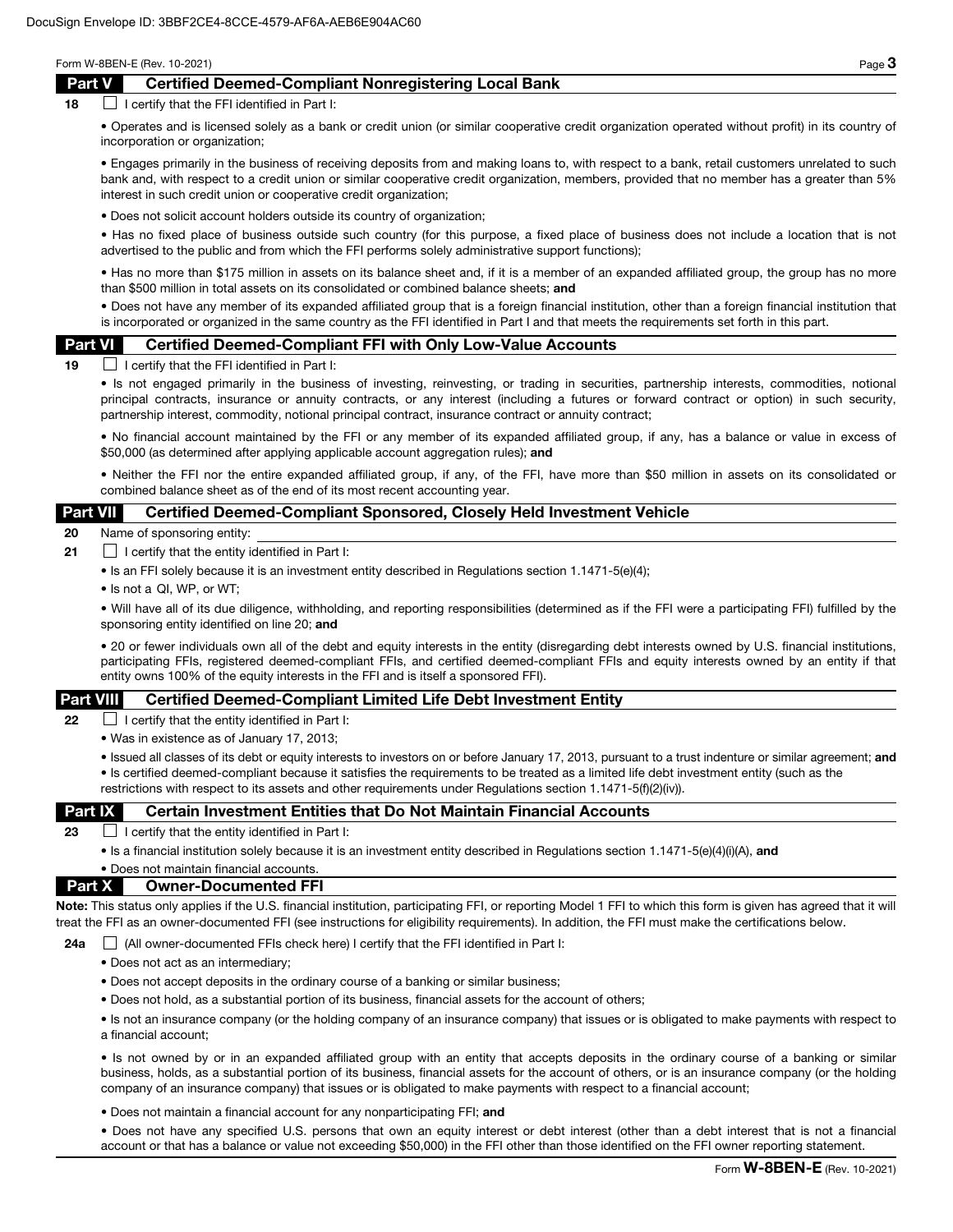# Part X Owner-Documented FFI *(continued)*

#### Check box 24b or 24c, whichever applies.

- $\mathbf{b}$  | I certify that the FFI identified in Part I:
	- Has provided, or will provide, an FFI owner reporting statement that contains:
		- (i) The name, address, TIN (if any), chapter 4 status, and type of documentation provided (if required) of every individual and specified U.S. person that owns a direct or indirect equity interest in the owner-documented FFI (looking through all entities other than specified U.S. persons);
		- (ii) The name, address, TIN (if any), and chapter 4 status of every individual and specified U.S. person that owns a debt interest in the owner-documented FFI (including any indirect debt interest, which includes debt interests in any entity that directly or indirectly owns the payee or any direct or indirect equity interest in a debt holder of the payee) that constitutes a financial account in excess of \$50,000 (disregarding all such debt interests owned by participating FFIs, registered deemed-compliant FFIs, certified deemedcompliant FFIs, excepted NFFEs, exempt beneficial owners, or U.S. persons other than specified U.S. persons); and
		- (iii) Any additional information the withholding agent requests in order to fulfill its obligations with respect to the entity.

• Has provided, or will provide, valid documentation meeting the requirements of Regulations section 1.1471-3(d)(6)(iii) for each person identified in the FFI owner reporting statement.

c **I** certify that the FFI identified in Part I has provided, or will provide, an auditor's letter, signed within 4 years of the date of payment, from an independent accounting firm or legal representative with a location in the United States stating that the firm or representative has reviewed the FFI's documentation with respect to all of its owners and debt holders identified in Regulations section 1.1471-3(d)(6)(iv)(A)(2), and that the FFI meets all the requirements to be an owner-documented FFI. The FFI identified in Part I has also provided, or will provide, an FFI owner reporting statement of its owners that are specified U.S. persons and Form(s) W-9, with applicable waivers.

Check box 24d if applicable (optional, see instructions).

d  $\Box$  I certify that the entity identified on line 1 is a trust that does not have any contingent beneficiaries or designated classes with unidentified beneficiaries.

## Part XI Restricted Distributor

**25a**  $\Box$  (All restricted distributors check here) I certify that the entity identified in Part I:

- Operates as a distributor with respect to debt or equity interests of the restricted fund with respect to which this form is furnished;
- Provides investment services to at least 30 customers unrelated to each other and less than half of its customers are related to each other;

• Is required to perform AML due diligence procedures under the anti-money laundering laws of its country of organization (which is an FATFcompliant jurisdiction);

• Operates solely in its country of incorporation or organization, has no fixed place of business outside of that country, and has the same country of incorporation or organization as all members of its affiliated group, if any;

• Does not solicit customers outside its country of incorporation or organization;

• Has no more than \$175 million in total assets under management and no more than \$7 million in gross revenue on its income statement for the most recent accounting year;

• Is not a member of an expanded affiliated group that has more than \$500 million in total assets under management or more than \$20 million in gross revenue for its most recent accounting year on a combined or consolidated income statement; and

• Does not distribute any debt or securities of the restricted fund to specified U.S. persons, passive NFFEs with one or more substantial U.S. owners, or nonparticipating FFIs.

## Check box 25b or 25c, whichever applies.

I further certify that with respect to all sales of debt or equity interests in the restricted fund with respect to which this form is furnished that are made after December 31, 2011, the entity identified in Part I:

- **b**  $\Box$  Has been bound by a distribution agreement that contained a general prohibition on the sale of debt or securities to U.S. entities and U.S. resident individuals and is currently bound by a distribution agreement that contains a prohibition of the sale of debt or securities to any specified U.S. person, passive NFFE with one or more substantial U.S. owners, or nonparticipating FFI.
- c  $\Box$  Is currently bound by a distribution agreement that contains a prohibition on the sale of debt or securities to any specified U.S. person, passive NFFE with one or more substantial U.S. owners, or nonparticipating FFI and, for all sales made prior to the time that such a restriction was included in its distribution agreement, has reviewed all accounts related to such sales in accordance with the procedures identified in Regulations section 1.1471-4(c) applicable to preexisting accounts and has redeemed or retired any, or caused the restricted fund to transfer the securities to a distributor that is a participating FFI or reporting Model 1 FFI securities which were sold to specified U.S. persons, passive NFFEs with one or more substantial U.S. owners, or nonparticipating FFIs.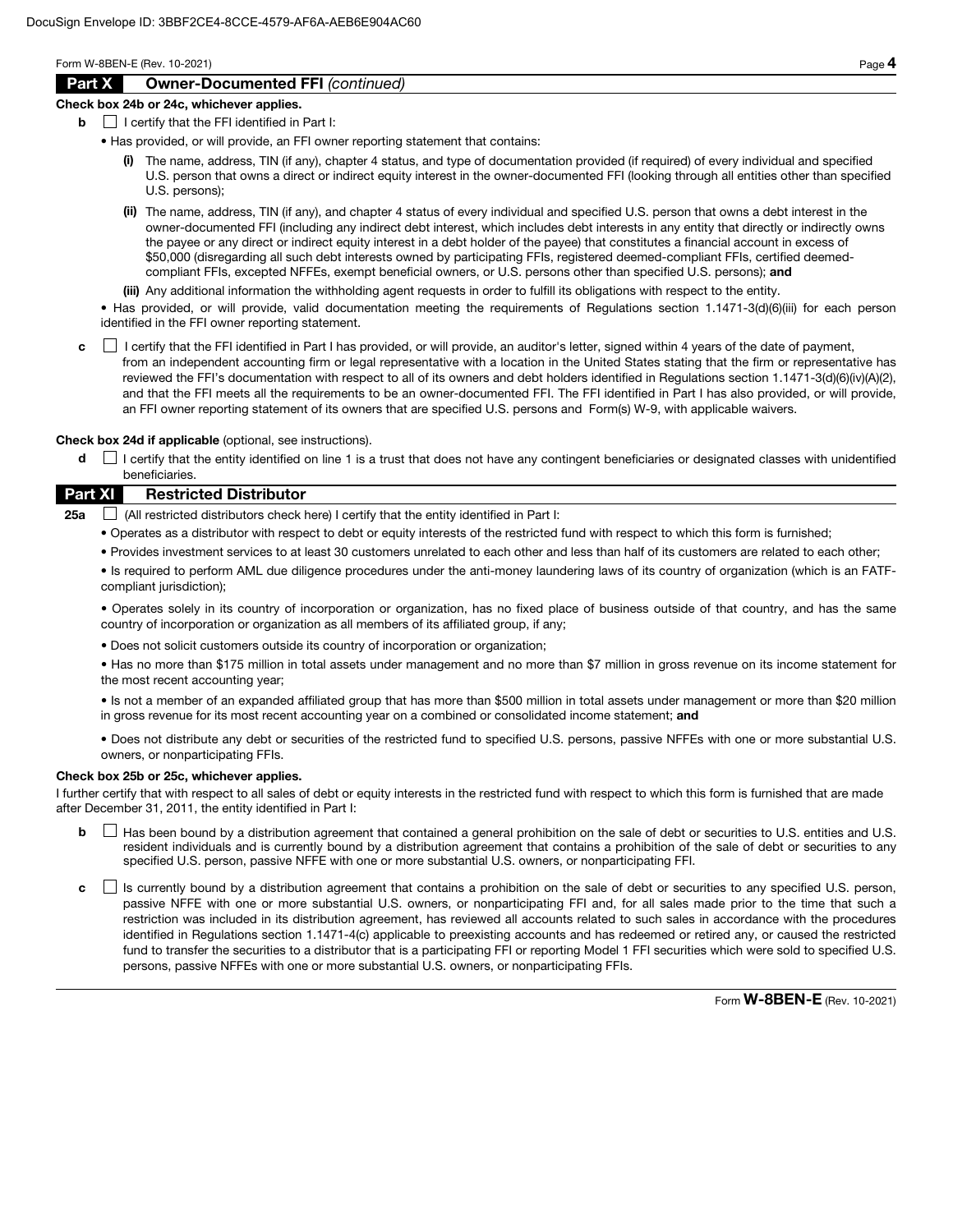|  | × |
|--|---|
|--|---|

The applicable IGA is a  $\Box$  Model 1 IGA or a  $\Box$  Model 2 IGA; and

**26**  $\Box$  I certify that the entity identified in Part I:

• Meets the requirements to be considered a nonreporting financial institution pursuant to an applicable IGA between the United States and

is treated as a under the provisions of the applicable IGA or Treasury regulations

(if applicable, see instructions);

• If you are a trustee documented trust or a sponsored entity, provide the name of the trustee or sponsor .

The trustee is:  $\Box$  U.S.  $\Box$  Foreign

## Part XIII Foreign Government, Government of a U.S. Possession, or Foreign Central Bank of Issue

27 **I** certify that the entity identified in Part I is the beneficial owner of the payment, and is not engaged in commercial financial activities of a type engaged in by an insurance company, custodial institution, or depository institution with respect to the payments, accounts, or obligations for which this form is submitted (except as permitted in Regulations section 1.1471-6(h)(2)).

# Part XIV International Organization

#### Check box 28a or 28b, whichever applies.

28a  $\Box$  I certify that the entity identified in Part I is an international organization described in section 7701(a)(18).

- $\mathbf{b}$   $\Box$  I certify that the entity identified in Part I:
	- Is comprised primarily of foreign governments;

• Is recognized as an intergovernmental or supranational organization under a foreign law similar to the International Organizations Immunities Act or that has in effect a headquarters agreement with a foreign government;

• The benefit of the entity's income does not inure to any private person; and

• Is the beneficial owner of the payment and is not engaged in commercial financial activities of a type engaged in by an insurance company, custodial institution, or depository institution with respect to the payments, accounts, or obligations for which this form is submitted (except as permitted in Regulations section 1.1471-6(h)(2)).

# Part XV Exempt Retirement Plans

## Check box 29a, b, c, d, e, or f, whichever applies.

**29a**  $\Box$  I certify that the entity identified in Part I:

- Is established in a country with which the United States has an income tax treaty in force (see Part III if claiming treaty benefits);
- Is operated principally to administer or provide pension or retirement benefits; and

• Is entitled to treaty benefits on income that the fund derives from U.S. sources (or would be entitled to benefits if it derived any such income) as a resident of the other country which satisfies any applicable limitation on benefits requirement.

 $\mathbf{b}$   $\Box$  I certify that the entity identified in Part I:

• Is organized for the provision of retirement, disability, or death benefits (or any combination thereof) to beneficiaries that are former employees of one or more employers in consideration for services rendered;

• No single beneficiary has a right to more than 5% of the FFI's assets;

• Is subject to government regulation and provides annual information reporting about its beneficiaries to the relevant tax authorities in the country in which the fund is established or operated; and

- (i) Is generally exempt from tax on investment income under the laws of the country in which it is established or operates due to its status as a retirement or pension plan;
- (ii) Receives at least 50% of its total contributions from sponsoring employers (disregarding transfers of assets from other plans described in this part, retirement and pension accounts described in an applicable Model 1 or Model 2 IGA, other retirement funds described in an applicable Model 1 or Model 2 IGA, or accounts described in Regulations section 1.1471-5(b)(2)(i)(A));
- (iii) Either does not permit or penalizes distributions or withdrawals made before the occurrence of specified events related to retirement, disability, or death (except rollover distributions to accounts described in Regulations section 1.1471-5(b)(2)(i)(A) (referring to retirement and pension accounts), to retirement and pension accounts described in an applicable Model 1 or Model 2 IGA, or to other retirement funds described in this part or in an applicable Model 1 or Model 2 IGA); or

(iv) Limits contributions by employees to the fund by reference to earned income of the employee or may not exceed \$50,000 annually.

 $\mathbf{c}$   $\Box$  I certify that the entity identified in Part I:

• Is organized for the provision of retirement, disability, or death benefits (or any combination thereof) to beneficiaries that are former employees of one or more employers in consideration for services rendered;

- Has fewer than 50 participants;
- Is sponsored by one or more employers each of which is not an investment entity or passive NFFE;

• Employee and employer contributions to the fund (disregarding transfers of assets from other plans described in this part, retirement and pension accounts described in an applicable Model 1 or Model 2 IGA, or accounts described in Regulations section 1.1471-5(b)(2)(i)(A)) are limited by reference to earned income and compensation of the employee, respectively;

• Participants that are not residents of the country in which the fund is established or operated are not entitled to more than 20% of the fund's assets; and

• Is subject to government regulation and provides annual information reporting about its beneficiaries to the relevant tax authorities in the country in which the fund is established or operates.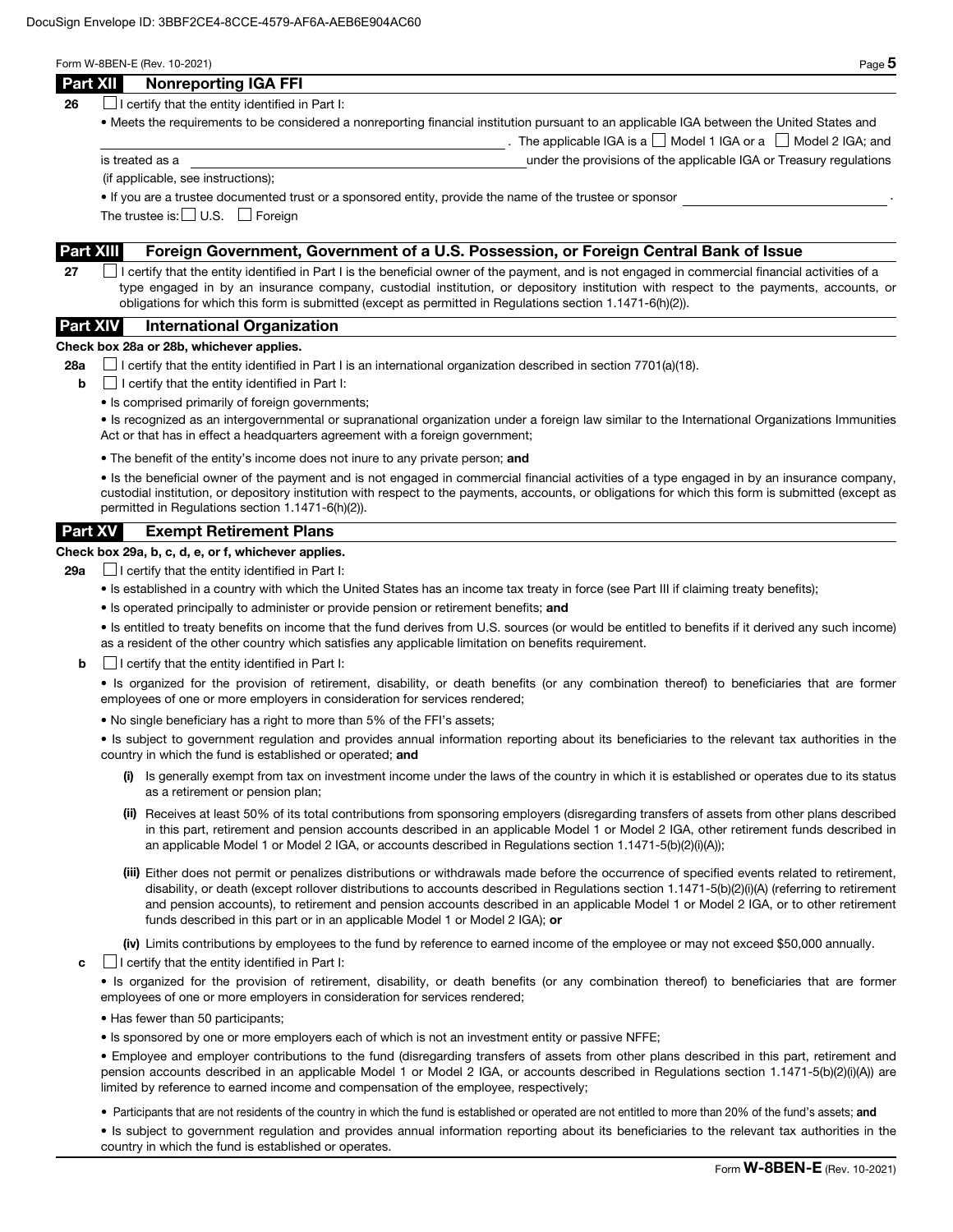#### Part XV Exempt Retirement Plans *(continued)*

- d **I** certify that the entity identified in Part I is formed pursuant to a pension plan that would meet the requirements of section 401(a), other than the requirement that the plan be funded by a trust created or organized in the United States.
- e I certify that the entity identified in Part I is established exclusively to earn income for the benefit of one or more retirement funds

described in this part or in an applicable Model 1 or Model 2 IGA, or accounts described in Regulations section 1.1471-5(b)(2)(i)(A) (referring to retirement and pension accounts), or retirement and pension accounts described in an applicable Model 1 or Model 2 IGA.

 $\mathbf{f}$  I certify that the entity identified in Part I:

• Is established and sponsored by a foreign government, international organization, central bank of issue, or government of a U.S. possession (each as defined in Regulations section 1.1471-6) or an exempt beneficial owner described in an applicable Model 1 or Model 2 IGA to provide retirement, disability, or death benefits to beneficiaries or participants that are current or former employees of the sponsor (or persons designated by such employees); or

• Is established and sponsored by a foreign government, international organization, central bank of issue, or government of a U.S. possession (each as defined in Regulations section 1.1471-6) or an exempt beneficial owner described in an applicable Model 1 or Model 2 IGA to provide retirement, disability, or death benefits to beneficiaries or participants that are not current or former employees of such sponsor, but are in consideration of personal services performed for the sponsor.

## Part XVI Entity Wholly Owned by Exempt Beneficial Owners

30 I certify that the entity identified in Part I:

• Is an FFI solely because it is an investment entity;

• Each direct holder of an equity interest in the investment entity is an exempt beneficial owner described in Regulations section 1.1471-6 or in an applicable Model 1 or Model 2 IGA;

• Each direct holder of a debt interest in the investment entity is either a depository institution (with respect to a loan made to such entity) or an exempt beneficial owner described in Regulations section 1.1471-6 or an applicable Model 1 or Model 2 IGA.

• Has provided an owner reporting statement that contains the name, address, TIN (if any), chapter 4 status, and a description of the type of documentation provided to the withholding agent for every person that owns a debt interest constituting a financial account or direct equity interest in the entity; and

• Has provided documentation establishing that every owner of the entity is an entity described in Regulations section 1.1471-6(b), (c), (d), (e), (f) and/or (g) without regard to whether such owners are beneficial owners.

## Part XVII Territory Financial Institution

31 I certify that the entity identified in Part I is a financial institution (other than an investment entity) that is incorporated or organized under the laws of a possession of the United States

## Part XVIII Excepted Nonfinancial Group Entity

32 **I certify that the entity identified in Part I:** 

• Is a holding company, treasury center, or captive finance company and substantially all of the entity's activities are functions described in Regulations section 1.1471-5(e)(5)(i)(C) through (E);

- Is a member of a nonfinancial group described in Regulations section 1.1471-5(e)(5)(i)(B);
- Is not a depository or custodial institution (other than for members of the entity's expanded affiliated group); and

• Does not function (or hold itself out) as an investment fund, such as a private equity fund, venture capital fund, leveraged buyout fund, or any investment vehicle with an investment strategy to acquire or fund companies and then hold interests in those companies as capital assets for investment purposes.

## Part XIX Excepted Nonfinancial Start-Up Company

33  $\Box$  I certify that the entity identified in Part I:

• Was formed on (or, in the case of a new line of business, the date of board resolution approving the new line of business)

(date must be less than 24 months prior to date of payment);

• Is not yet operating a business and has no prior operating history or is investing capital in assets with the intent to operate a new line of business other than that of a financial institution or passive NFFE;

• Is investing capital into assets with the intent to operate a business other than that of a financial institution; and

• Does not function (or hold itself out) as an investment fund, such as a private equity fund, venture capital fund, leveraged buyout fund, or any investment vehicle whose purpose is to acquire or fund companies and then hold interests in those companies as capital assets for investment purposes.

# Part XX Excepted Nonfinancial Entity in Liquidation or Bankruptcy

 $34$   $\Box$  I certify that the entity identified in Part I:

• Filed a plan of liquidation, filed a plan of reorganization, or filed for bankruptcy on ;

• During the past 5 years has not been engaged in business as a financial institution or acted as a passive NFFE;

• Is either liquidating or emerging from a reorganization or bankruptcy with the intent to continue or recommence operations as a nonfinancial entity; and

• Has, or will provide, documentary evidence such as a bankruptcy filing or other public documentation that supports its claim if it remains in bankruptcy or liquidation for more than 3 years.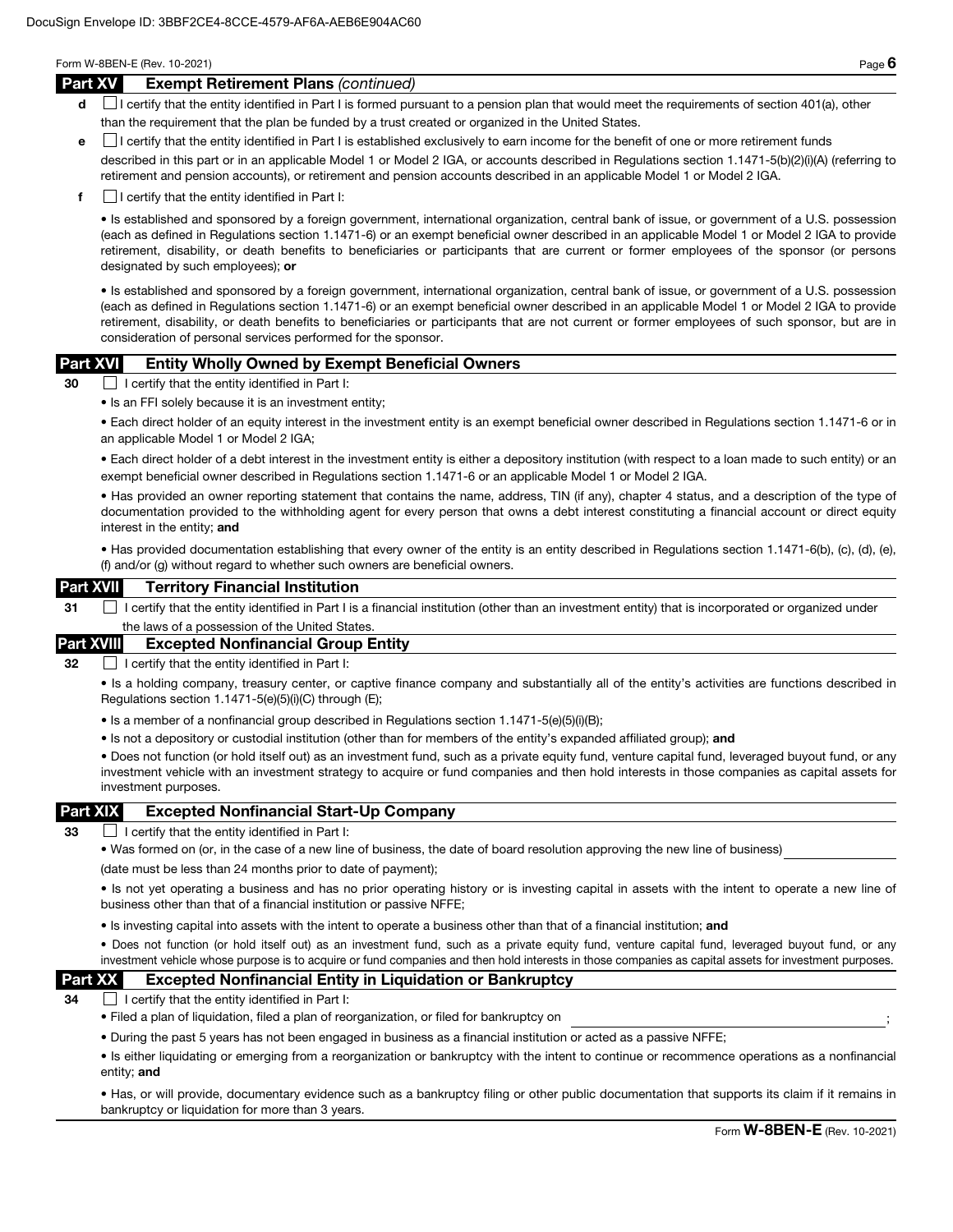## Part XXI 501(c) Organization

35  $\Box$  I certify that the entity identified in Part I is a 501(c) organization that:

• Has been issued a determination letter from the IRS that is currently in effect concluding that the payee is a section 501(c) organization that is dated ; or

• Has provided a copy of an opinion from U.S. counsel certifying that the payee is a section 501(c) organization (without regard to whether the payee is a foreign private foundation).

# Part XXII Nonprofit Organization

 $36$  I certify that the entity identified in Part I is a nonprofit organization that meets the following requirements.

- The entity is established and maintained in its country of residence exclusively for religious, charitable, scientific, artistic, cultural or educational purposes;
- The entity is exempt from income tax in its country of residence;
- The entity has no shareholders or members who have a proprietary or beneficial interest in its income or assets;

• Neither the applicable laws of the entity's country of residence nor the entity's formation documents permit any income or assets of the entity to be distributed to, or applied for the benefit of, a private person or noncharitable entity other than pursuant to the conduct of the entity's charitable activities or as payment of reasonable compensation for services rendered or payment representing the fair market value of property which the entity has purchased; and

• The applicable laws of the entity's country of residence or the entity's formation documents require that, upon the entity's liquidation or dissolution, all of its assets be distributed to an entity that is a foreign government, an integral part of a foreign government, a controlled entity of a foreign government, or another organization that is described in this part or escheats to the government of the entity's country of residence or any political subdivision thereof.

## Part XXIII Publicly Traded NFFE or NFFE Affiliate of a Publicly Traded Corporation

#### Check box 37a or 37b, whichever applies.

- $37a$  | certify that:
	- The entity identified in Part I is a foreign corporation that is not a financial institution; and
	- The stock of such corporation is regularly traded on one or more established securities markets, including (name one securities exchange upon which the stock is regularly traded).
	- $\mathbf{b}$   $\Box$  I certify that:
		- The entity identified in Part I is a foreign corporation that is not a financial institution;
		- The entity identified in Part I is a member of the same expanded affiliated group as an entity the stock of which is regularly traded on an established securities market;
		- The name of the entity, the stock of which is regularly traded on an established securities market, is  $\cdot$  ; and
		- The name of the securities market on which the stock is regularly traded is

# Part XXIV Excepted Territory NFFE

- 38 **I** certify that:
	- The entity identified in Part I is an entity that is organized in a possession of the United States;
	- The entity identified in Part I:
		- (i) Does not accept deposits in the ordinary course of a banking or similar business;
		- (ii) Does not hold, as a substantial portion of its business, financial assets for the account of others; or
		- (iii) Is not an insurance company (or the holding company of an insurance company) that issues or is obligated to make payments with respect to a financial account; and
	- All of the owners of the entity identified in Part I are bona fide residents of the possession in which the NFFE is organized or incorporated.

## Part XXV Active NFFE

 $39$  | I certify that:

- The entity identified in Part I is a foreign entity that is not a financial institution;
- Less than 50% of such entity's gross income for the preceding calendar year is passive income; and

• Less than 50% of the assets held by such entity are assets that produce or are held for the production of passive income (calculated as a weighted average of the percentage of passive assets measured quarterly) (see instructions for the definition of passive income).

#### Part XXVI Passive NFFE

40a  $\Box$  I certify that the entity identified in Part I is a foreign entity that is not a financial institution (other than an investment entity organized in a possession of the United States) and is not certifying its status as a publicly traded NFFE (or affiliate), excepted territory NFFE, active NFFE, direct reporting NFFE, or sponsored direct reporting NFFE.

#### Check box 40b or 40c, whichever applies.

**b**  $\Box$  I further certify that the entity identified in Part I has no substantial U.S. owners (or, if applicable, no controlling U.S. persons); or

 $c \perp$  I further certify that the entity identified in Part I has provided the name, address, and TIN of each substantial U.S. owner (or, if applicable, controlling U.S. person) of the NFFE in Part XXIX.